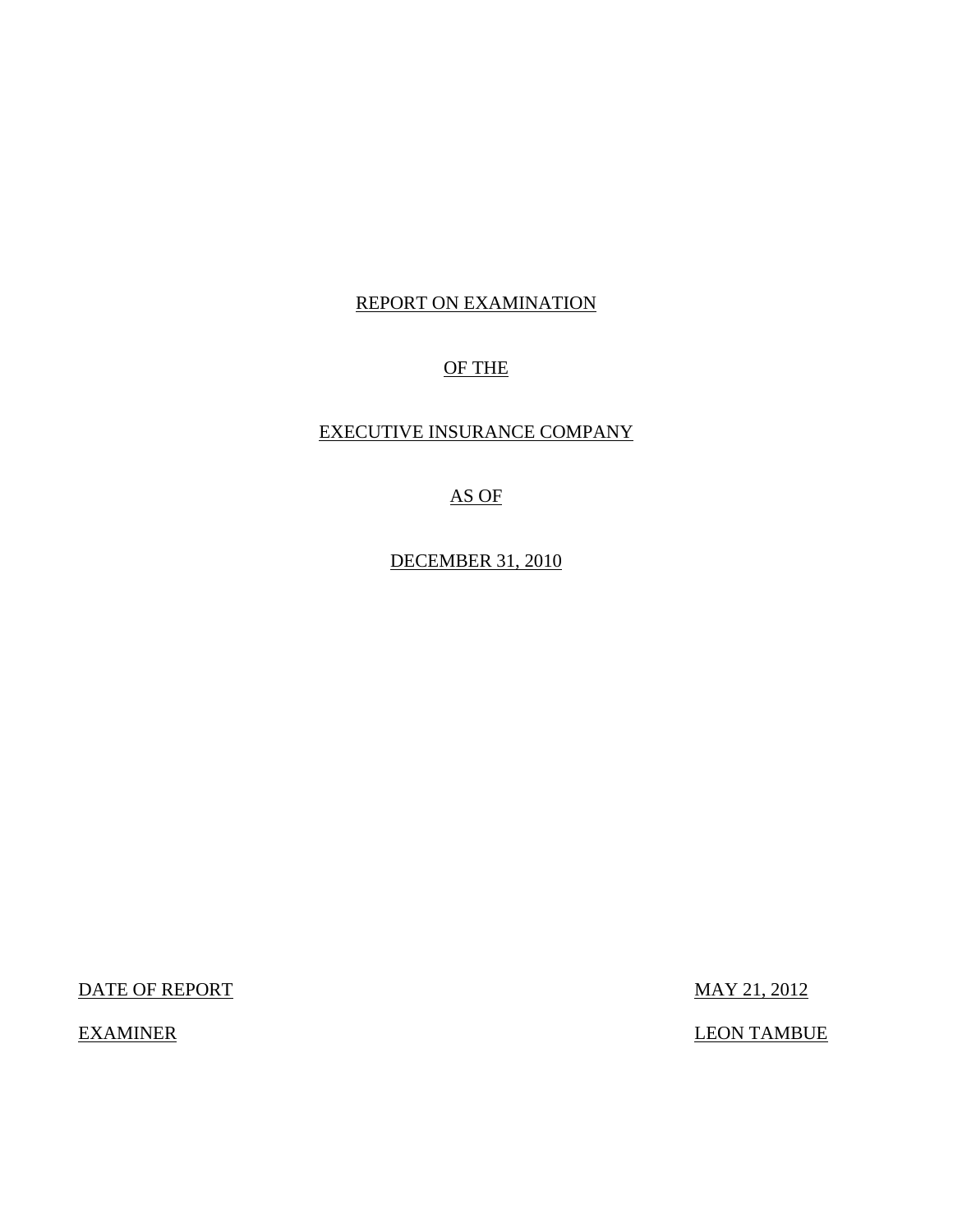### TABLE OF CONTENTS

# ITEM NO. PAGE NO.

| $\mathbf{1}$ | Scope of examination                                                                                                                  | 2             |
|--------------|---------------------------------------------------------------------------------------------------------------------------------------|---------------|
| 2.           | Description of Company                                                                                                                | 3             |
|              | A. Management<br>B. Territory and plan of operation<br>C. Reinsurance<br>D. Holding company system<br>E. Significant operating ratios | 4<br>5<br>8   |
| 3.           | <b>Financial Statements</b>                                                                                                           | 9             |
|              | A. Balance sheet<br>B. Statement of income<br>C. Capital and surplus                                                                  | 9<br>10<br>11 |
| 4.           | Compliance with prior report on examination                                                                                           | 11            |
| 5.           | Summary of comments and recommendations                                                                                               | 11            |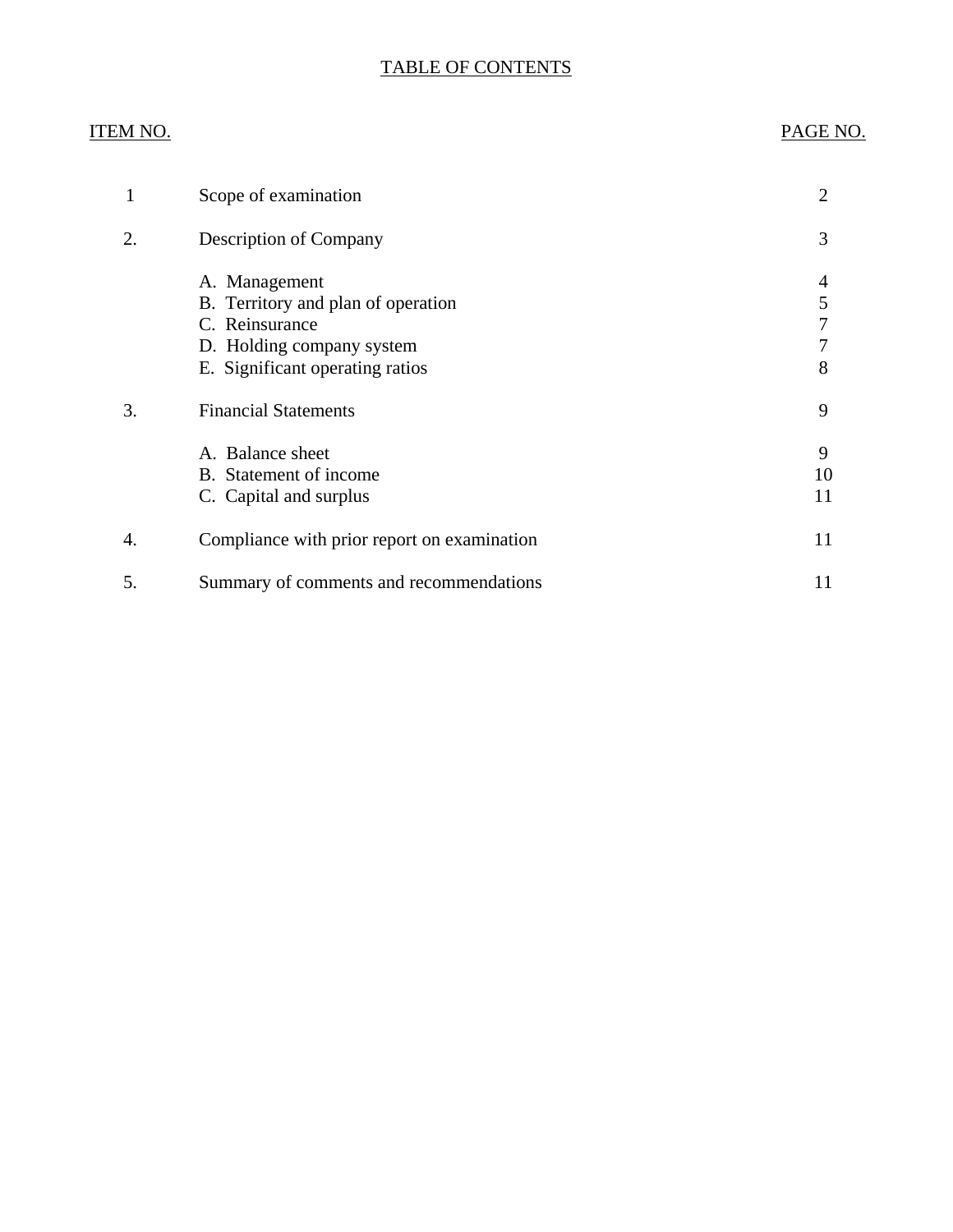

# NEW YORK STATE DEPARTMENT *of*  FINANCIAL SERVICES

Andrew M. Cuomo **Benjamin M. Lawsky** Governor Superintendent and Superintendent Superintendent Superintendent Superintendent Superintendent Superintendent

May 21, 2012

Honorable Benjamin M. Lawsky Superintendent of Department of Financial Services Albany, New York 12257

Sir:

Pursuant to the requirements of the New York Insurance Law, and in compliance with the instructions contained in Appointment Number 30744 dated August 3, 2011 attached hereto, I have made an examination into the condition and affairs of Executive Insurance Company as of December 31, 2010, and submit the following report thereon.

Wherever the designation "the Company" appears herein without qualification, it should be understood to indicate Executive Insurance Company.

Wherever the term "Department" appears herein without qualification, it should be understood to mean the New York State Department of Financial Services.

The examination was conducted at the Company's administrative offices located at 900 South Avenue, Staten Island, New York 10314.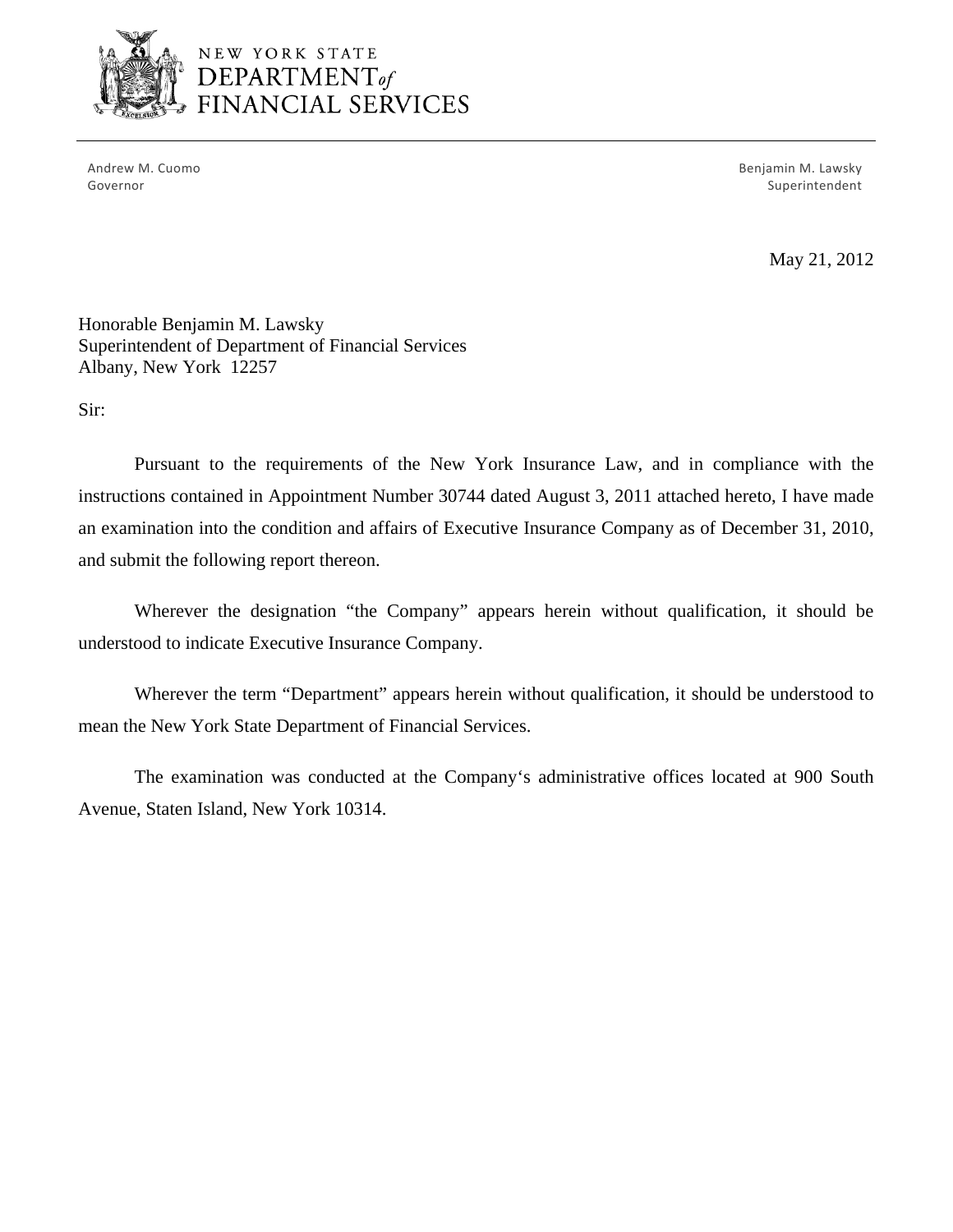#### 1. SCOPE OF EXAMINATION

<span id="page-3-0"></span>The Department has performed an individual examination of Executive Insurance Company, a multi-state insurer*.* The previous examination was conducted as of December 31, 2005. This examination covered the 5 year period from January 1, 2006 through December 31, 2010. Transactions occurring subsequent to this period were reviewed where deemed appropriate by the examiner.

This examination was conducted in accordance with the National Association of Insurance Commissioners ("NAIC") Financial Condition Examiners Handbook ("Handbook"), which requires that we plan and perform the examination to evaluate the financial condition and identify prospective risks of the Company by obtaining information about the Company including corporate governance, identifying and assessing inherent risks within the Company and evaluating system controls and procedures used to mitigate those risks. This examination also includes assessing the principles used and significant estimates made by management, as well as evaluating the overall financial statement presentation, management's compliance with Statutory Accounting Principles and annual statement instructions when applicable to domestic state regulations.

All financially significant accounts and activities of the Company were considered in accordance with the risk-focused examination process. This examination also included a review and evaluation of the Company's own control environment assessment. The examiners also relied upon audit work performed by the Company's independent public accountants when appropriate.

This examination report includes a summary of significant findings for the following items as called for in the Financial Condition Examiners Handbook of the NAIC:

> Significant subsequent events Company history Corporate records Management and control Loss experience Accounts and records Statutory deposits Financial statements Summary of recommendations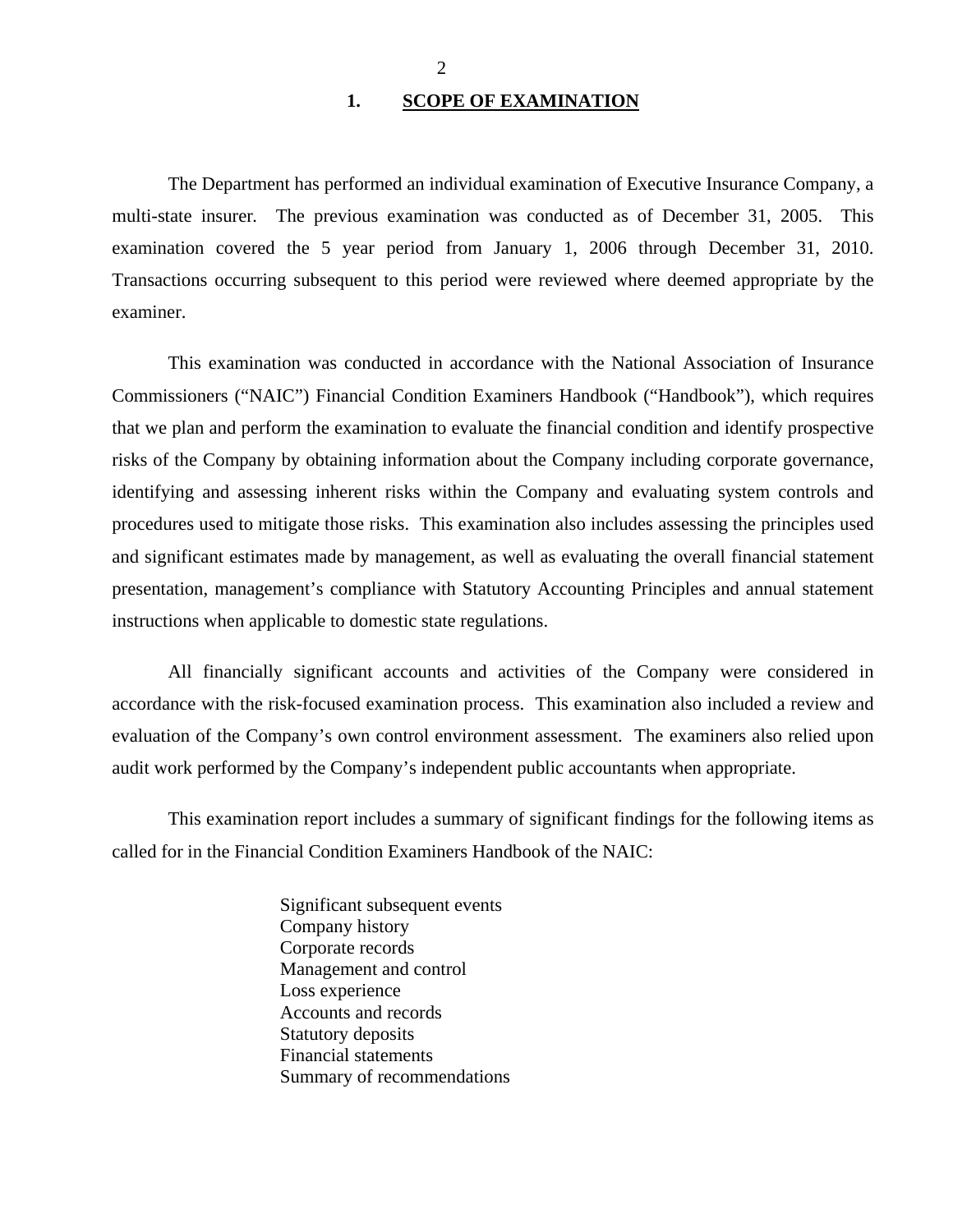<span id="page-4-0"></span>A review was also made to ascertain what action was taken by the Company with regard to comments and recommendations contained in the prior report on examination.

This report on examination is confined to financial statements and comments on those matters that involve departures from laws, regulations or rules, or that are deemed to require explanation or description.

#### **2. DESCRIPTION OF COMPANY**

The Company was incorporated under the laws of the State of New York on June 15, 1972 as the French Union Insurance and Reinsurance Company of New York, to be successor to the United States Branch of the French Union Insurance and Reinsurance Company, Paris, France ("the Branch"). The Branch entered the United States through the State of New York on September 15, 1934. It was licensed and the domestication became effective as of September 30, 1972. The current name was adopted on March 5, 1973.

On October 10, 1975, the Company was placed in rehabilitation under the supervision of the Superintendent of New York. Under the terms of the rehabilitation process, the Company's operations were conducted as a going concern with all policies in full force and effect, and with no new or renewal business accepted. The Company's rehabilitation process was terminated by an order of the Supreme Court of New York issued on January 23, 1976.

Ownership of the Company was acquired on June 28, 1977 by E.I.C. Enterprises, Ltd, ("E.I.C") a New York holding company.

The Company ceased writing business in early 2009 in anticipation of ultimately selling the Company.

The Company's paid in capital was \$1,000,000, consisting of 10,000 shares of \$100 par value per share common stock. Gross paid in and contributed surplus is \$2,770,361. Paid in capital and gross paid in and contributed surplus were unchanged during the examination period.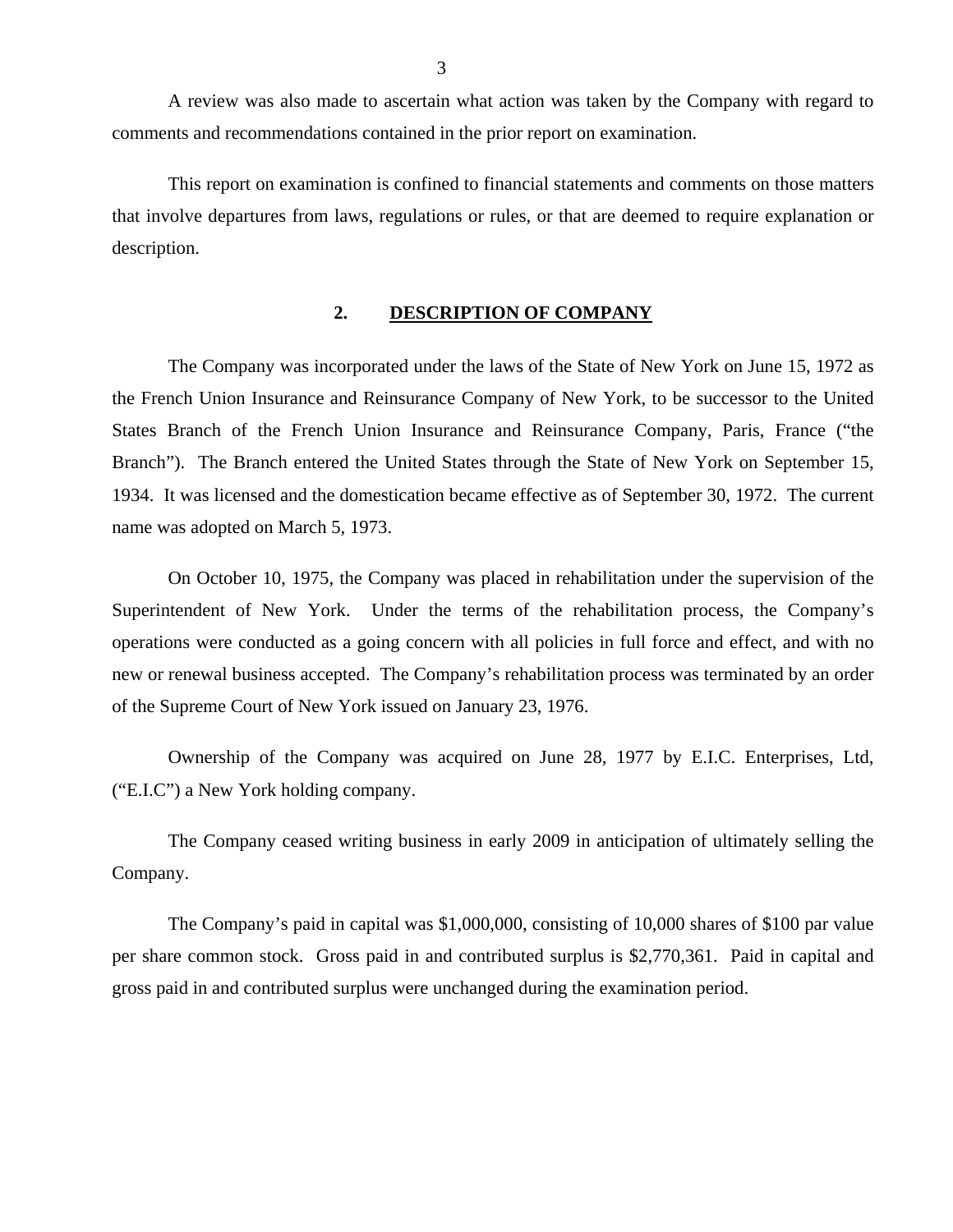#### <span id="page-5-0"></span>A. Management

Pursuant to the Company's charter and by-laws, management of the Company is vested in a board of directors consisting of not less than seven members nor more than thirteen members. At December 31, 2010, the board of directors was comprised of the following thirteen members:

Michael Armienti **Attorney**,

Steven Carol Consultant,

Tai tam, Hong Kong **Hanesbrands** 

Allen Danzinger Retired Boynton Beach, FL

Jonathan M. Field Attorney,

Dennis Herman Real Estate.

Deerfield Beach, FL Morstan Group

Michelle Kliger Retired Lake Worth, FL

Richard I. Kligler President,

Donald P. Marry Retired, Gansevoort, NY

Carl S. Young Retired White Plains, NY

#### Name and Residence Principal Business Affiliation

New York, NY Armienti, Debellis, Guglielmo & Rhoden, LLP

Renan Asuncion Secretary and Treasurer, Plainview, NY Executive Insurance Company

Brooklyn, NY New York Life Insurance Company

Marcia Clark Asia Sourcing Director,

Philadelphia, PA Mintzer, Sarowitz, Zeris, Ledva & Meyers

New York, NY The Beekman Regent

Dorothy Kligler Chair of the Board, Lake Worth, FL Executive Insurance Company

Gregg J. Kligler Underwriting Manager,

Tai tam, Hong Kong **Executive Insurance Company**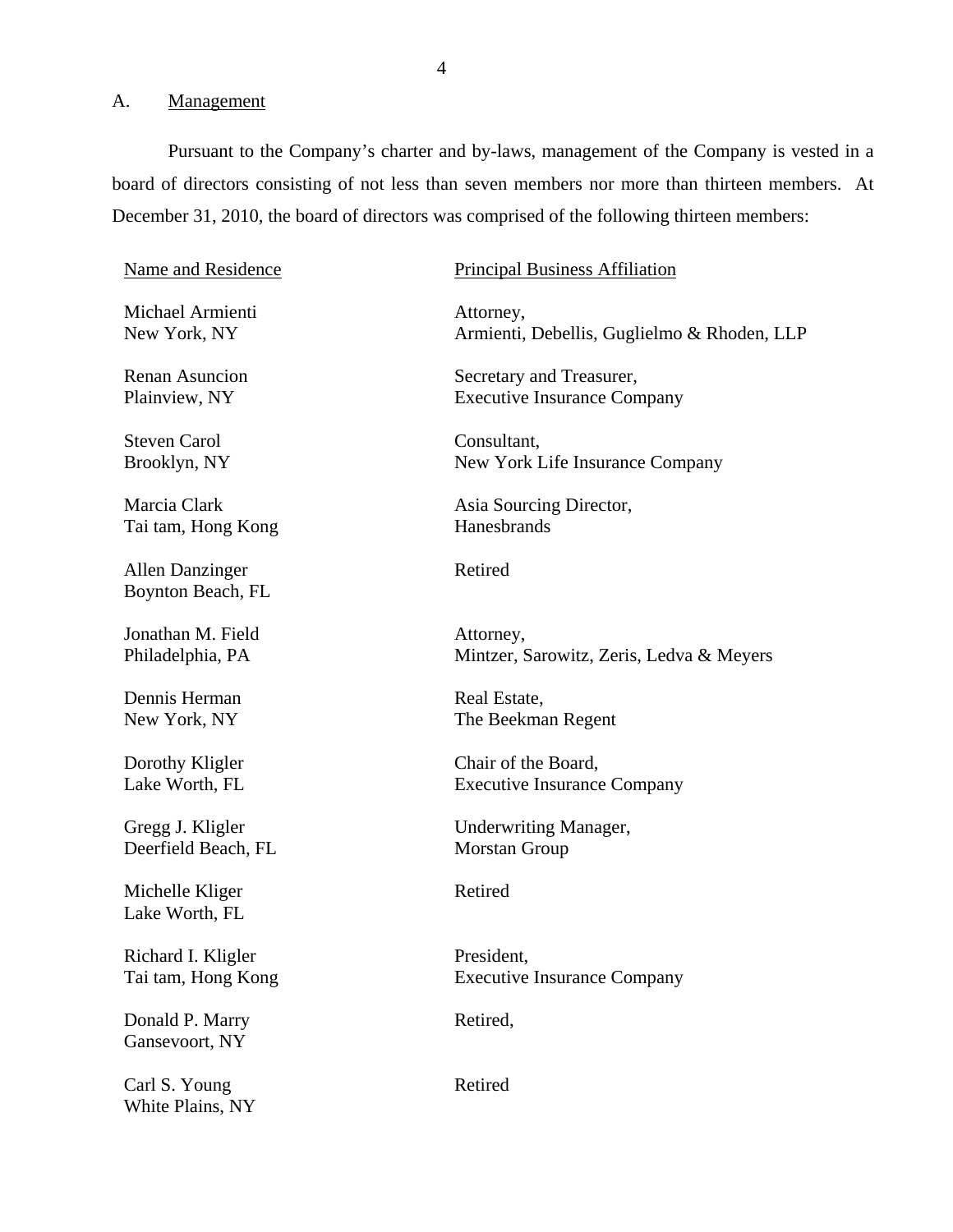<span id="page-6-0"></span>The Company held six regular meetings of the board during the examination period. A review of the minutes of the board of directors' meetings held during the examination period indicated that the meetings were generally well attended and each board member had an acceptable record of attendance.

Pursuant to Section 312(b) of the New York Insurance Law, when a report on examination is filed, the Company is required to furnish a copy of the report to each member of its board of directors and each such member is required to sign a statement confirming that they have received and read the report. The Company could not provide evidence of signed statements indicating that the directors had received and read the prior report on examination in compliance with Section 312(b) of the New York Insurance Law.

It is recommended that the Company furnish a copy of the report on examination to each member of its board of directors and obtain signed statements from each director confirming that such member has received and read the report, pursuant to the provisions of Section 312(b) of the New York Insurance Law.

As of December 31, 2010, the principal officers of the Company were as follows:

Name Title

Richard I. Kligler President

Dorothy Kligler Chairman of the Board Renan Asuncion Secretary and Treasurer

### B. Territory and Plan of Operation

As of December 31, 2010, the Company was licensed to write business in the states of New York, Florida, and Texas. The Company ceased writing business in Florida and New York in 2004 and 2009, respectively. It is noted that the Company did not write business in the State of Texas during the examination period.

As of the examination date, the Company was authorized to transact the kinds of insurance as defined in the following numbered paragraphs of Section 1113(a) of the New York Insurance Law: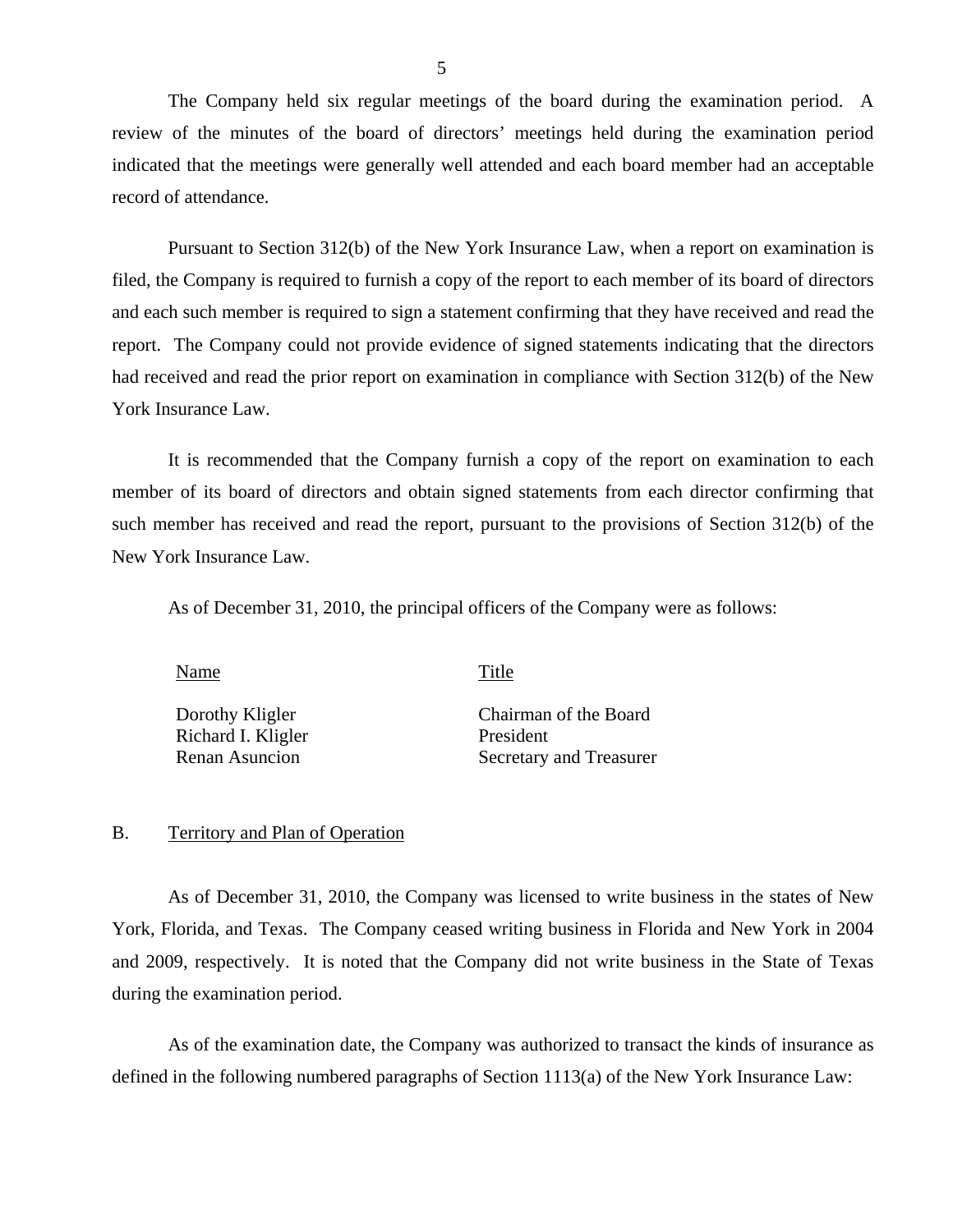| Paragraph | Line of Business                           |
|-----------|--------------------------------------------|
| 3         | Accident & health                          |
| 4         | Fire                                       |
| 5         | Miscellaneous property                     |
| 6         | Water damage                               |
| 7         | Burglary and theft                         |
| 8         | Glass                                      |
| 9         | Boiler and machinery                       |
| 10        | Elevator                                   |
| 12        | Collision                                  |
| 13        | Personal injury liability                  |
| 14        | Property damage liability                  |
| 19        | Motor vehicle and aircraft physical damage |
| 20        | Marine and inland marine                   |
| 21        | Marine protection and indemnity            |

Based on the lines of business for which the Company is licensed and the Company's current capital structure, and pursuant to the requirements of Articles 13 and 41 of the New York Insurance Law, the Company is required to maintain a minimum surplus to policyholders in the amount of \$1,200,000.

During the examination period, the company wrote business only in New York. The following schedule shows the direct premiums written by the Company for the period under examination:

| Calendar year | <b>Direct Premiums Written</b> |
|---------------|--------------------------------|
| 2006          | \$514,196                      |
| 2007          | \$274,220                      |
| 2008          | \$339,549                      |
| 2009          | \$13,023                       |
| 2010          |                                |
|               |                                |

On August 7, 2002, the Company entered into a managing general agent's agreement and a claims service agreement with P&S Insurance Agency, Inc., which was terminated effective February 28, 2009. P&S Insurance Agency, Inc. agreed to continue to service the Company until every policy had expired i.e., claims, cancellation, return premium, additional premium, and endorsements. In 2010, P&S Insurance Agency, Inc. completed the runoff of the business.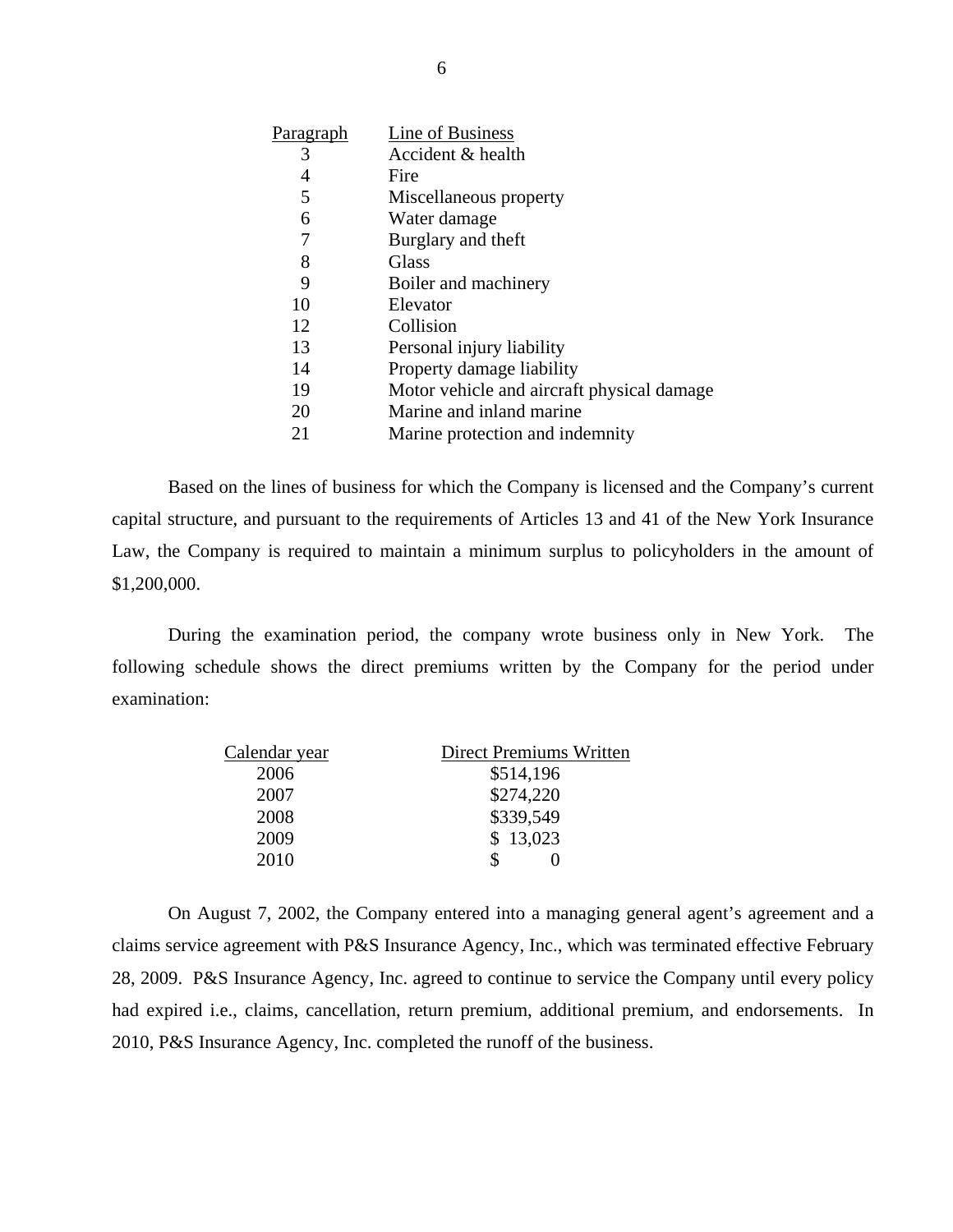#### C. Reinsurance

As of December 31, 2010, Executive did not have a reinsurance program in place.

#### D. Holding Company System

The Company is part of a holding company system as defined by Section 1501(a) of the New York Insurance Law. E.I.C. Enterprises, Ltd., a New York holding company, is deemed the ultimate controlling parent of Executive Insurance Company by reason of its 100% ownership of the Company's common stock. The estate of Milton Kligler is the record holder of 97.37% of the issued and outstanding shares of E.I.C. Enterprises, Ltd.

A review of the Holding Company Registration Statements filed with this Department indicated that such filings were complete and were filed in a timely manner pursuant to Article 15 of the New York Insurance Law and Department Regulation 52.

The following is a chart of the Company's holding company system at December 31, 2010:



Effective January 1, 1980, the Company files its federal income tax returns on a consolidated basis with its parent, E.I.C. pursuant to a tax allocation agreement.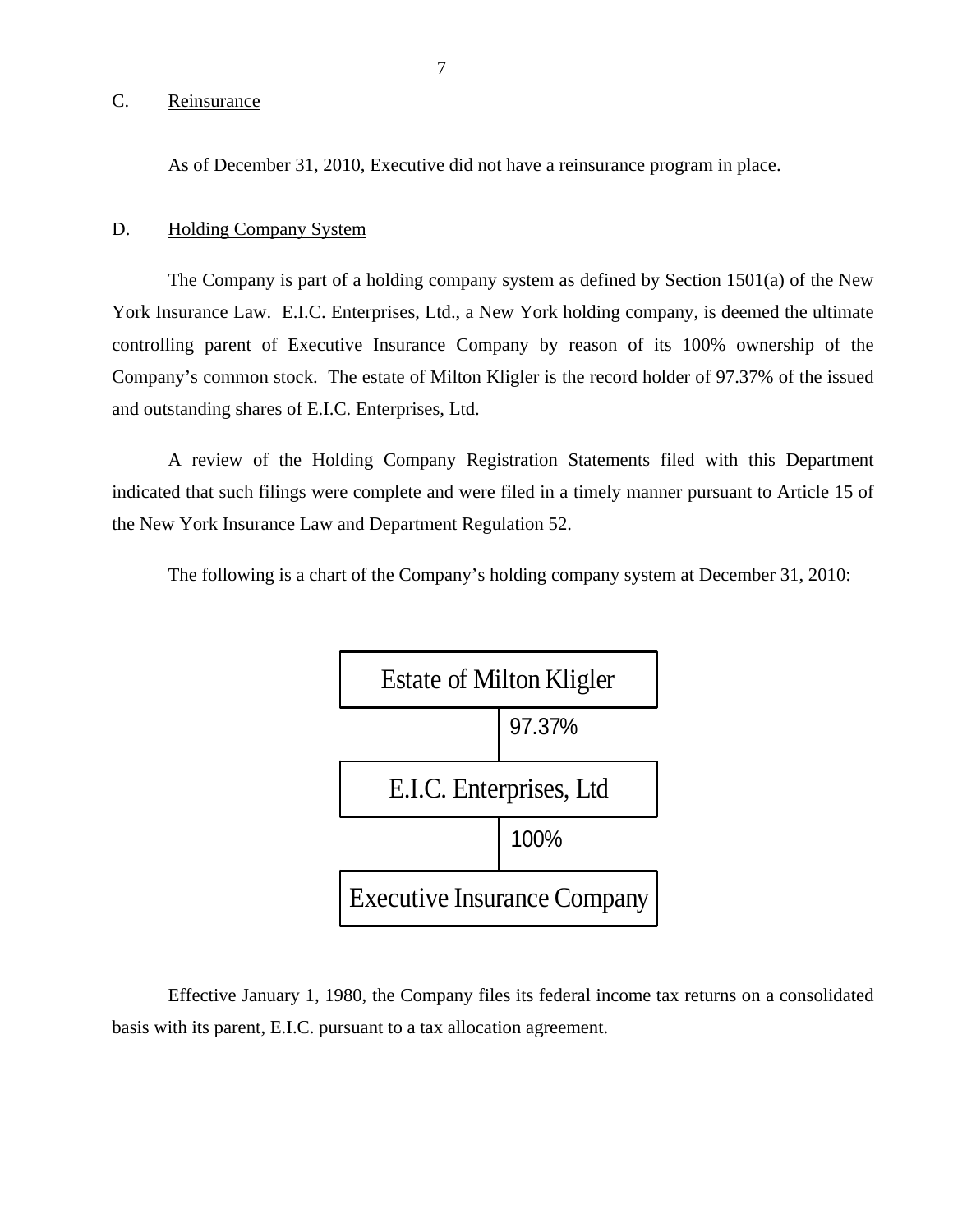### E. Significant Operating Ratios

The following ratios have been computed as of December 31, 2010, based upon the results of this examination:

| Net premiums written to surplus as regards policyholders                               | $0\%$ |
|----------------------------------------------------------------------------------------|-------|
| Liabilities to liquid assets (cash and invested assets less investments in affiliates) | $1\%$ |
| Premiums in course of collection to surplus as regards policyholders                   | $0\%$ |

All of the above ratios fall within the benchmark ranges set forth in the Insurance Regulatory Information System of the National Association of Insurance Commissioners.

The underwriting ratios presented below are on an earned/incurred basis and encompass the five-year period covered by this examination:

|                                                                                                               | Amounts                             | Ratios                      |
|---------------------------------------------------------------------------------------------------------------|-------------------------------------|-----------------------------|
| Losses and loss adjustment expenses incurred<br>Other underwriting expenses incurred<br>Net underwriting loss | 770,833<br>2,023,074<br>(1,276,266) | 50.79%<br>133.30<br>(84.10) |
| Premiums earned                                                                                               | \$1,517,641                         | 100.00%                     |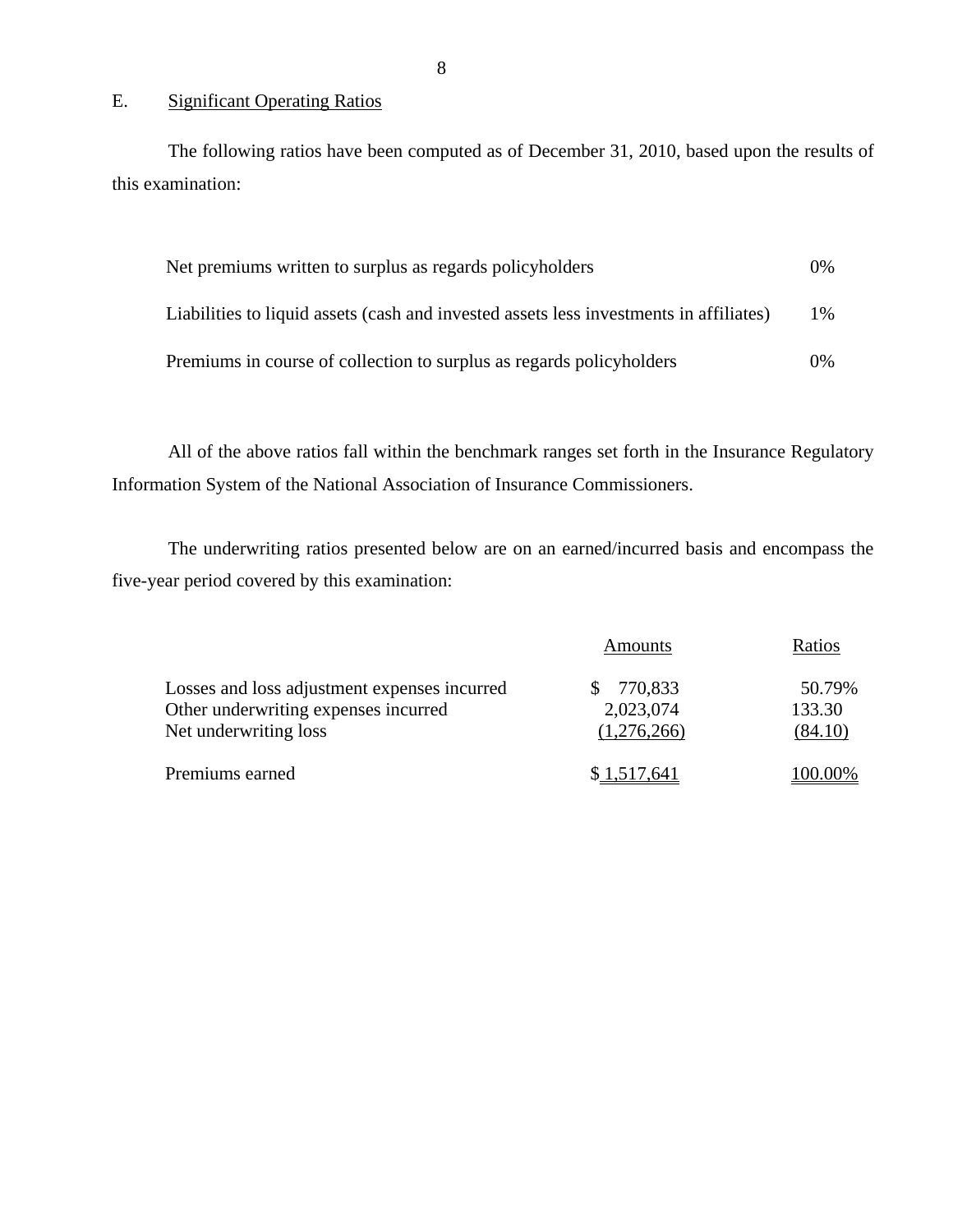#### **3. FINANCIAL STATEMENTS**

## A Balance Sheet

The following shows the assets, liabilities and surplus as regards policyholders as of December 31, 2010 as determined by this examination and as reported by the Company:

| Assets                                                                                                                                                                            | Ledger<br>Assets           | Not-Admitted<br>Assets         | Admitted<br>Assets                 |
|-----------------------------------------------------------------------------------------------------------------------------------------------------------------------------------|----------------------------|--------------------------------|------------------------------------|
| <b>Bonds</b><br>Cash, cash equivalents and short-term                                                                                                                             | 561,044<br>S.<br>2,847,669 | \$<br>$\mathbf{0}$<br>$\Omega$ | \$561,044<br>2,847,669             |
| investments                                                                                                                                                                       |                            |                                |                                    |
| Investment income due and accrued                                                                                                                                                 | 7,292                      | $\Omega$                       | 7,292                              |
| Receivables from parent, subsidiaries and<br>affiliates                                                                                                                           | 77,233                     | 77,233                         | $\Omega$                           |
| Accounts receivable - NYS Sec. 332 refund                                                                                                                                         | 2,909                      | $\theta$                       | 2,909                              |
| Totals                                                                                                                                                                            | \$3,496,147                | \$77,233                       | \$3,418,914                        |
| Liabilities, surplus and other funds<br>Other expenses (excluding taxes, licenses and fees)<br>Amounts withheld or retained by company for account of others<br>Total liabilities |                            |                                | \$<br>27,275<br>31<br>27,306<br>\$ |
| <b>Surplus and Other Funds</b>                                                                                                                                                    |                            |                                |                                    |
| Common capital stock                                                                                                                                                              |                            | \$1,000,000                    |                                    |
| Gross paid in and contributed surplus                                                                                                                                             |                            | 2,770,361                      |                                    |
| Unassigned funds (surplus)                                                                                                                                                        |                            | (378, 753)                     |                                    |
| Surplus as regards policyholders                                                                                                                                                  |                            |                                | \$3,391,608                        |
| Totals                                                                                                                                                                            |                            |                                | \$3,418,914                        |

NOTE: The Company has never been audited by the Internal Revenue Service. The examiner is unaware of any potential exposure of the Company to any tax assessment and no liability has been established herein relative to such contingency.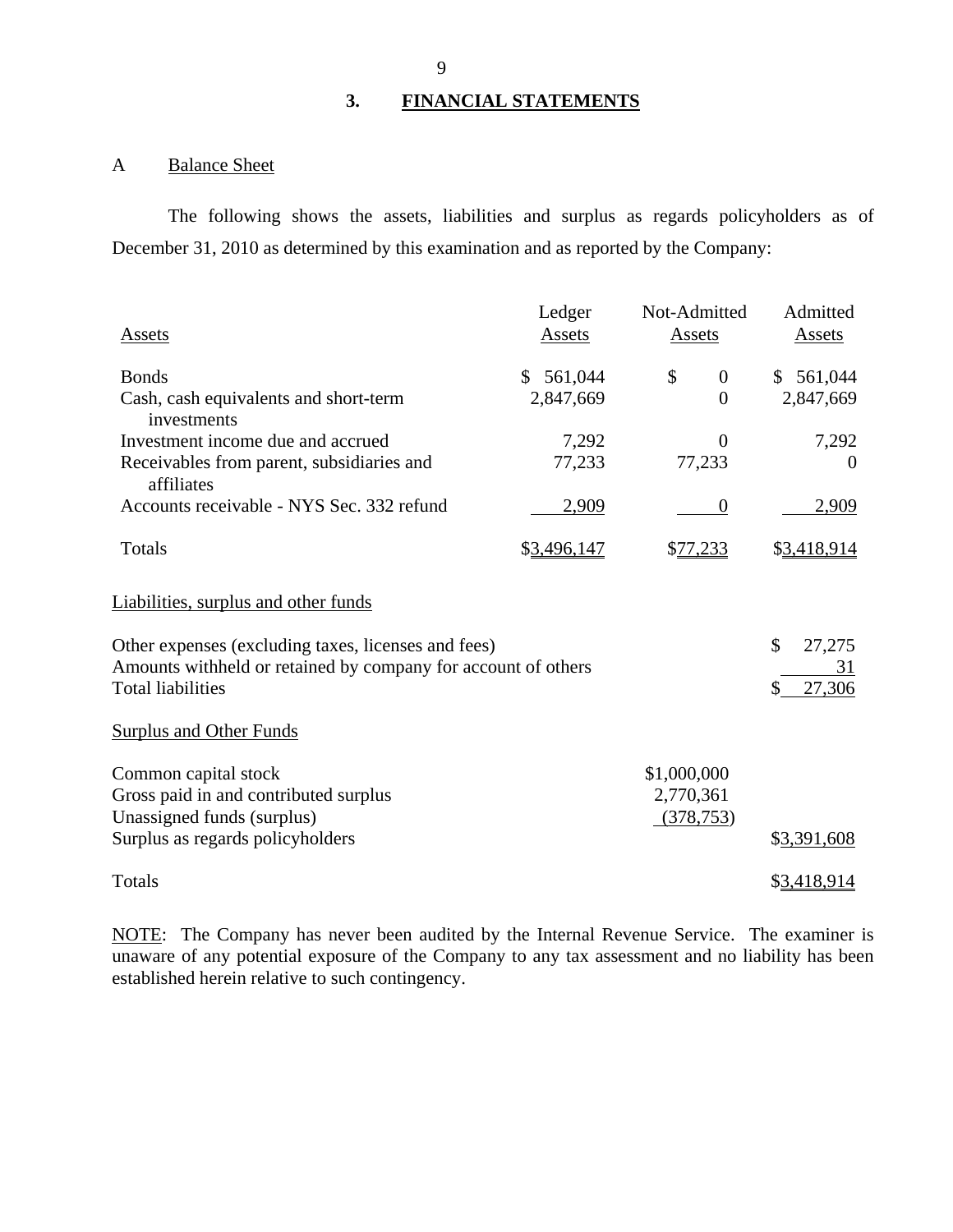## B. Statement of Income

Surplus as regards policyholders decreased \$1,850,200 during the five-year examination period January 1, 2006 through December 31, 2010, detailed as follows:

| <b>Underwriting Income</b>                                                                          |                            |                  |
|-----------------------------------------------------------------------------------------------------|----------------------------|------------------|
| Premiums earned                                                                                     |                            | \$1,517,641      |
| Deductions:<br>Losses and loss adjustment expenses incurred<br>Other underwriting expenses incurred | 770,833<br>S.<br>2,023,074 |                  |
| Total underwriting deductions                                                                       |                            | <u>2,793,907</u> |
| Net underwriting gain or (loss)                                                                     |                            | \$(1,276,266)    |
| <b>Investment Income</b>                                                                            |                            |                  |
| Net investment income earned<br>Net realized capital gain                                           | \$<br>603,595<br>11,085    |                  |
| Net investment gain or (loss)                                                                       |                            | \$<br>614,680    |
| Net income before dividends to policyholders and before federal<br>and foreign income taxes         |                            | $$$ (661,586)    |
| Net income after dividends to policyholders but before federal<br>and foreign income taxes          |                            | \$ (661,586)     |
| Federal and foreign income taxes incurred                                                           |                            | $\overline{0}$   |
| Net income (loss)                                                                                   |                            | (661, 586)       |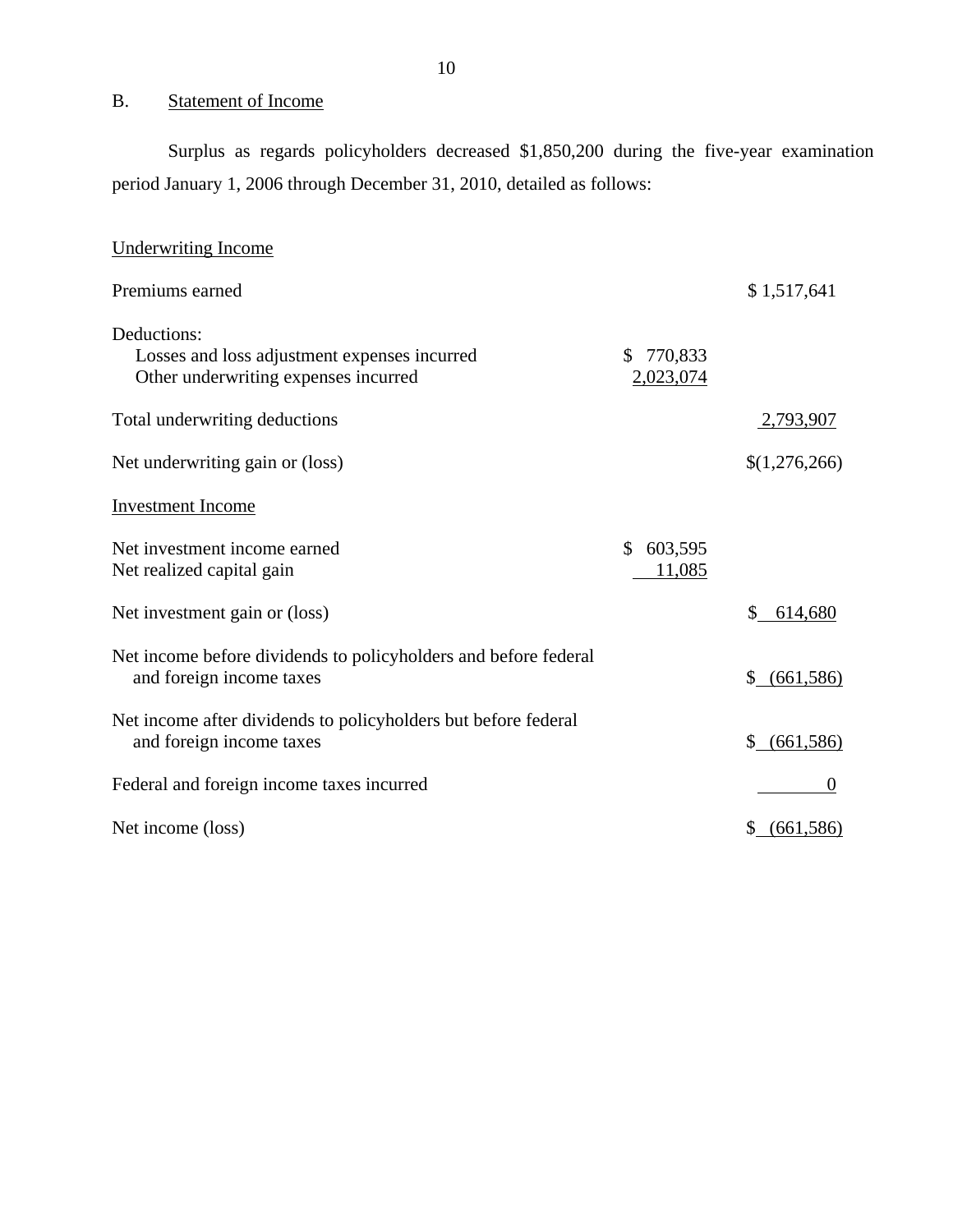#### C. Capital and Surplus Account

Surplus as regards policyholders as of December 31,

| 2005 per report on examination |  |
|--------------------------------|--|
|--------------------------------|--|

|                                                     | Gains in<br><b>Surplus</b> | Losses in<br><b>Surplus</b> |               |
|-----------------------------------------------------|----------------------------|-----------------------------|---------------|
| Net loss                                            |                            | 661,586<br>S                |               |
| Change in nonadmitted assets                        | \$3,550                    |                             |               |
| Dividends to stockholders                           |                            | 1,192,164                   |               |
| Total gains or loses in surplus                     | \$3,550                    | \$1,853,750                 |               |
| Net increase (decrease) in surplus                  |                            |                             | \$(1,850,200) |
| Surplus as regards policyholders as of December 31, |                            |                             |               |
| 2010 per report on examination                      |                            |                             | \$3,391,608   |

#### **4. COMPLIANCE WITH PRIOR REPORT ON EXAMINATION**

The prior report on examination contained no comments or recommendations.

### **5**. **SUMMARY OF COMMENTS AND RECOMMENDATIONS**

#### ITEM PAGE NO.

\$ 5,241,808

#### A Management

It is recommended that the Company furnish a copy of the report on examination to each member of its board of directors and obtain signed statements from each director confirming that such member has received and read the report, pursuant to the provisions of Section 312(b) of the New York Insurance Law. 5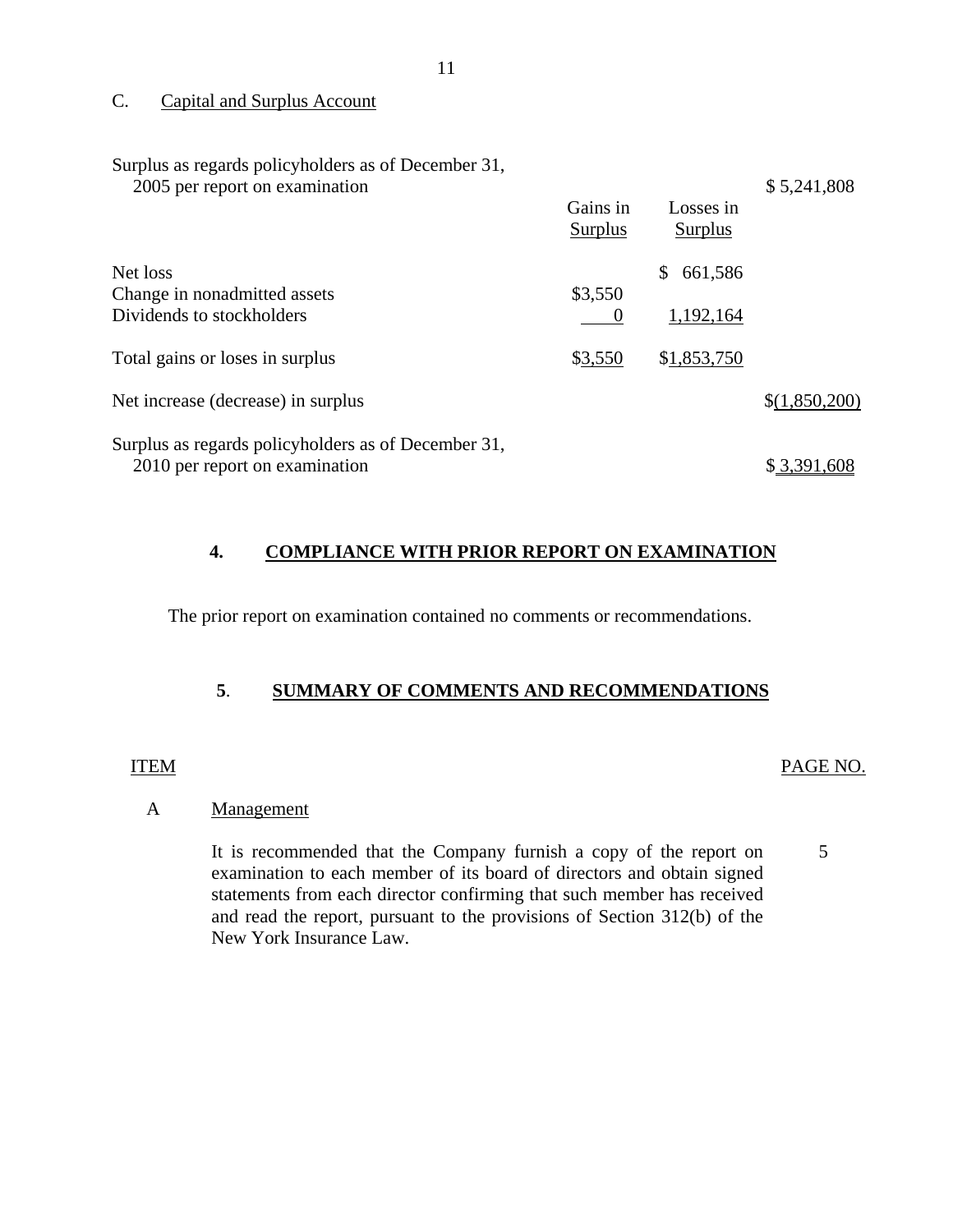Respectfully submitted,

 $\sqrt{s}$ /s/

 Leon Tambue Senior Insurance Examiner

STATE OF NEW YORK ) )SS:  $\mathcal{L}$ COUNTY OF NEW YORK )

LEON TAMBUE, being duly sworn, deposes and says that the foregoing report, subscribed by him is true to the best of his knowledge and belief.

 $\sqrt{s}$ /s/

Leon Tambue

Subscribed and sworn to before me

this  $\_\_\_\_\$  day of  $\_\_\_\_\_\_\$